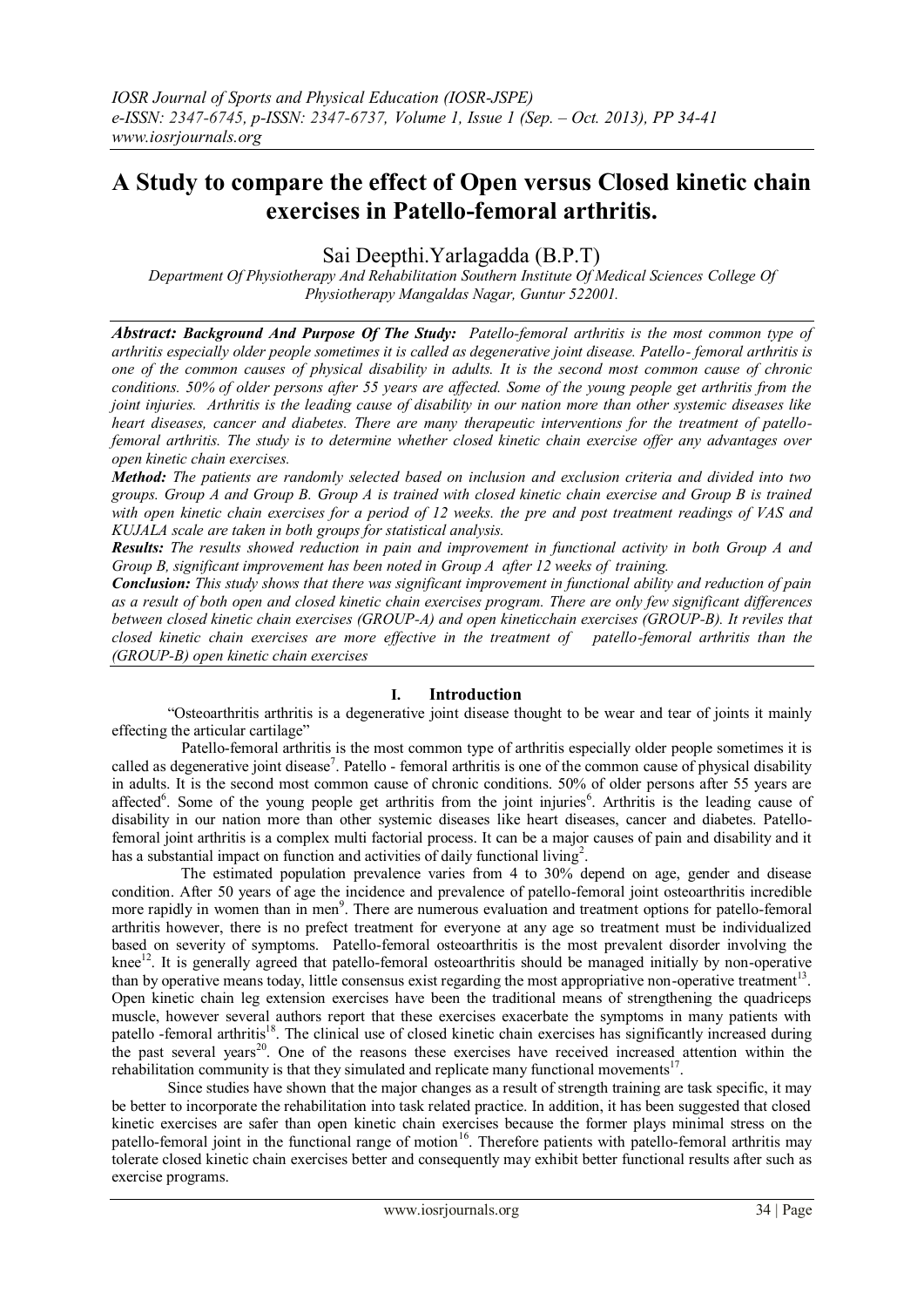The purpose of this study was to investigate, the efficacy of open verses closed kinetic chain exercises. This study is to specifically determine whether closed kinetic chain exercises offer any advantages over convention open kinetic chain exercises.

## **AIM:**

The main aim of the study is to compare the effect of closed kinetic chain exercises versus open kinetic chain exercises in the treatment of patello-femoral arthritis.

## **OBJECTIVE:**

Objectives of this study are to compare the effectiveness of closed kinetic chain exercises with open kinetic chain excercises in relieving pain and improving joint functions in patello-femoral arthritis.

#### **NEED OF THE STUDY:**

There are many therapeutic interventions in physiotherapy for the treatment of patello-femoral arthritis. Among them closed kinetic chain excercises and open kinetic chain excercises have proven to be beneficial in reducing pain and improving function. But very few studies are available in literature comparing both these group of excercises. Hence this study is to determine whether closed kinetic chain exercises offer any advantages over open kinetic ch

#### **HYPOTHESIS**

NULL HYPOTHESIS: There is no significant difference between open kinetic chain and closed kinetic chain exercises in patello-femoral arthritis.

ALTERNATIVE HYPOTHESIS:- There is significant difference between open kinetic chain and closed kinetic chain exercise in patellofemoral arthritis.

## **II. Materials And Methodology**

- **STUDY DESIGN** A Comparative Study.
- **STUDY DURATION**-
- 12 Weeks.
	- **STUDY SETTING** SIMS college of physiotherapy, Mangaldas Nagar,

GUNTUR.

- **SAMPLE SIZE**
	- 30 patients were selected randomly for the study.

## **SAMPLING TECHNIQUE**-

 Samples are selected by simple randomized technique which is based on inclusion and exclusion criteria.

#### *Incluson Criteria-*

Clinical signs and symptoms of patellofemoral arthritis radiological and on physical examination**.**

- *-*Age 35-55 years.
- -The patients who experience pain more than 6 weeks.
- -Tenderness on palpation of patella.
- -Pain in resisted knee extension, climbing up and climbing down stairs
- -Both males & females

Parameters

 -Pain. -Patello femoral joint dysfunction.

## *TOOLS*:

- For pain visual analog scale.
- For patello-femoral joint dysfunction evaluation by kujala scale.

## *EXCLUSION CRITERIA;-*

- Any knee operations.
- -Any infectious conditions of knee.
- -Traumatic conditions.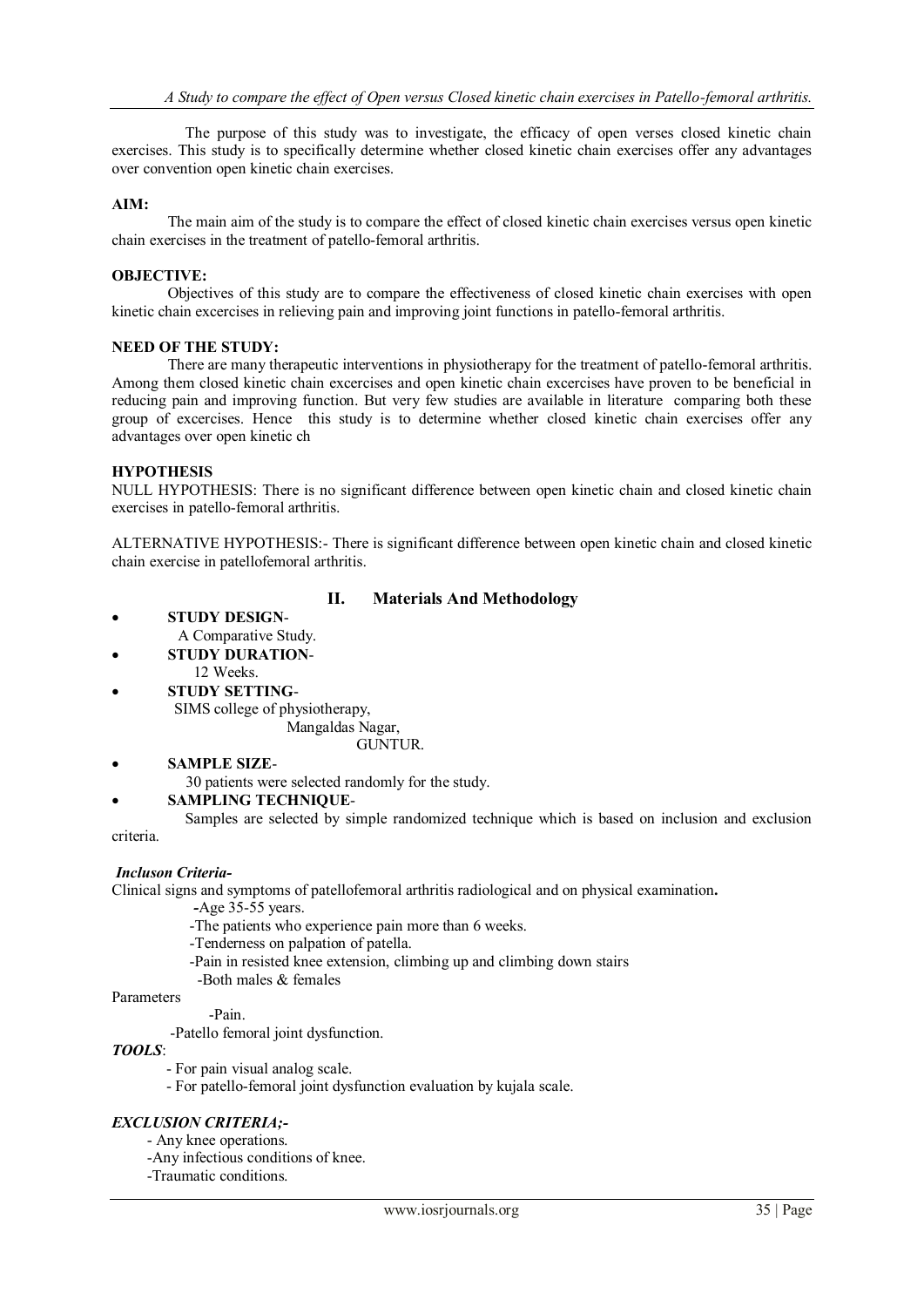-Congenital abnormalities.

## *MATERIALS*:-

-Treatment couch.

- -Pillows
- -Stationary bicycle.
- -Rowing machine
- -Stair case.
- -Hot packs.

# **III. Methodology**

 In this study after taking an informed consent, 30 patients are selected. They are divided into 2 groups, Group A and Group B. Each group is allotted 15 patients.

**GROUP-A** patients are treated with closed kinetic chain exercises and hot packs.

**GROUP-B** patients are treated with open kinetic chain exercises and hot packs.

- Pain parameter is measured with visual analogues scale in both groups before and after the treatment. Functional evaluation of both the groups is done with kujala scale before and after the treatment. Both the parameters are measured first day and after 12 weeks of treatment procedure.
- All the patients received their treatment in the physiotherapy department of S.I.M.S college.
- Every patient followed the exercise programme for required period of 12weeks.

In both training groups, each exercise was repeated 3 sets of 10 repetitions. The patient rested 1 minute after the conclusion of each set.

## In GROUP-A:-

Closed kinetic chain exercise program consists of

- 1) Seated leg presses
- 2) One third knee bends on one leg and both legs
- 3) Stationary bicycling
- 4) Rowing- machine exercise
- 5) Step up-step down exercises.

In this excercise 3 seconds rest between repetitions is given.

# **In GROUP-B;-**

Open kinetic chain exercise program consists of

1) Static quadriceps muscle contraction with knee in full extension

2) Straight leg raising with patient in supine lying

3) Short-arc movements from 10 degree of knee flexion to terminal extension

4) Leg abduction, adduction exercise in side lying

In this each exercise held isometrically for a count of 6 seconds with a 3 seconds rest between 10 repetitions.

After the end of 12weeks post VAS and post KUJALA is taken and results are analysed.

# **IV. Data Analysis For Group A**

| S.N            | VAS SCALE        |                | <b>KUJALA SCALE</b> |                  |
|----------------|------------------|----------------|---------------------|------------------|
|                | PRE              | POST TREATMENT | PRE                 | <b>POST</b>      |
|                | <b>TREATMENT</b> |                | <b>TREATMENT</b>    | <b>TREATMENT</b> |
| 1              | 9                | 6              | 55                  | 90               |
| 2              | 8                | 5              | 60                  | 85               |
| 3              | $\overline{ }$   | $\overline{4}$ | 50                  | 75               |
| $\overline{4}$ | 9                | 6              | 55                  | 78               |
| 5              | $\overline{ }$   | 5              | 65                  | 80               |
| 6              | 8                | 6              | 50                  | 70               |
| 7              | 8                | $\overline{4}$ | 69                  | 86               |
| 8              | $\mathbf Q$      | 6              | 58                  | 75               |
| 9              | $\overline{ }$   | $\overline{4}$ | 60                  | 85               |
| 10             | 8                | 6              | 50                  | 73               |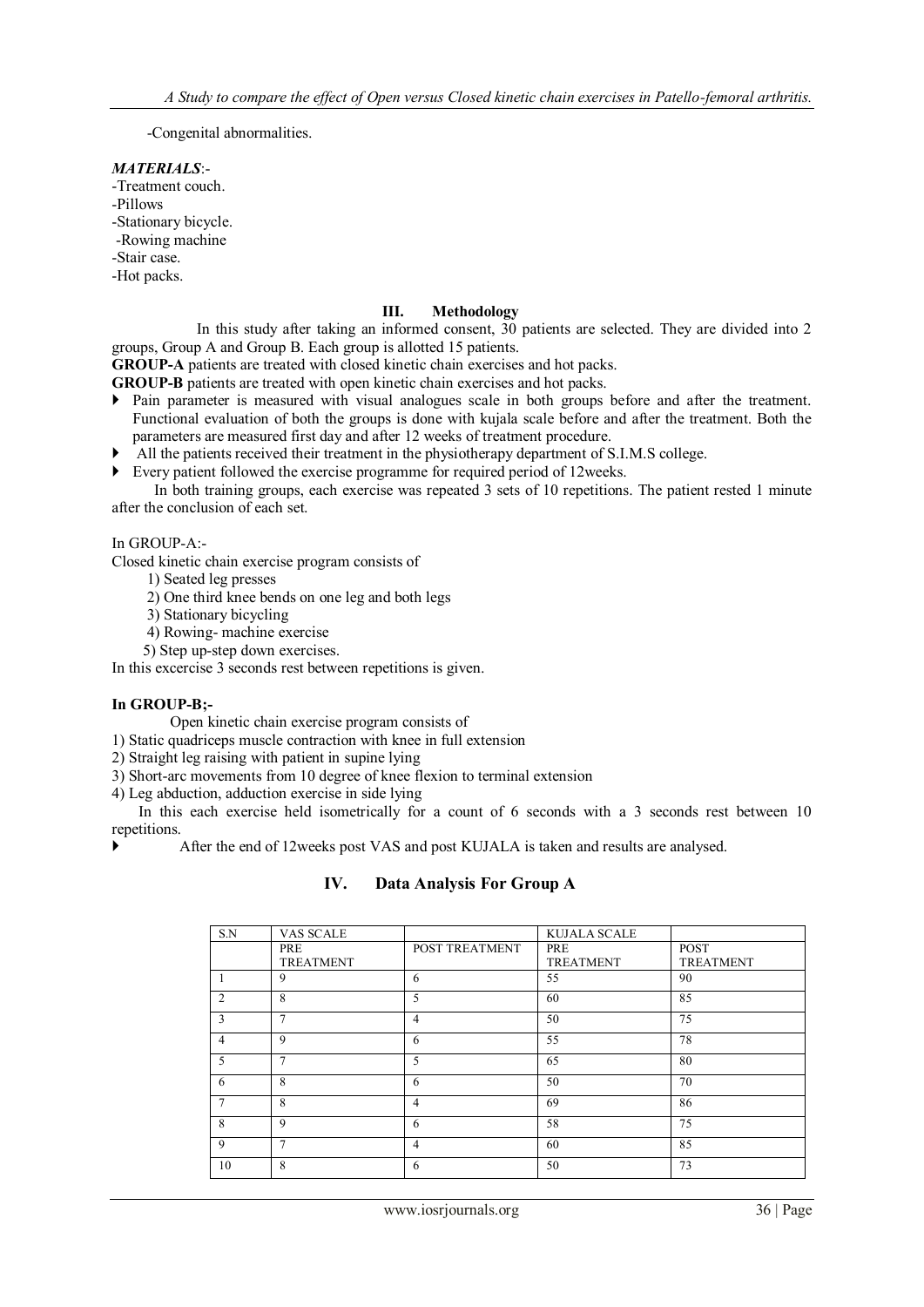|                |  | 60 | 80                     |
|----------------|--|----|------------------------|
| 1 <sub>2</sub> |  | 68 | $\Omega$ $\sim$<br>OJ. |
| $\sim$         |  | 70 | $O \subset$<br>OJ.     |
|                |  | 75 | 90                     |
|                |  | 45 | 90                     |

#### **Data Analysis For Group B**

| S.N             | <b>VAS SCALE</b>        |                                 | <b>KUJALA SCALE</b>     |                                 |
|-----------------|-------------------------|---------------------------------|-------------------------|---------------------------------|
|                 | PRE<br><b>TREATMENT</b> | <b>POST</b><br><b>TREATMENT</b> | PRE<br><b>TREATMENT</b> | <b>POST</b><br><b>TREATMENT</b> |
| 1               | 9                       | 7                               | 50                      | 55                              |
| 2               | 8                       | 6                               | 60                      | 65                              |
| 3               | 9                       | 5                               | 50                      | 60                              |
| $\overline{4}$  | 7                       | 5                               | 59                      | 67                              |
| 5               | 8                       | 6                               | 55                      | 65                              |
| 6               | 9                       | $\tau$                          | 56                      | 60                              |
| $7\phantom{.0}$ | $\overline{7}$          | 5                               | 60                      | 68                              |
| 8               | 9                       | 6                               | 58                      | 68                              |
| 9               | 9                       | 7                               | 55                      | 60                              |
| 10              | 8                       | 6                               | 48                      | 58                              |
| 11              | 7                       | 5                               | 55                      | 67                              |
| 12              | 6                       | $\overline{4}$                  | 60                      | 68                              |
| 13              | $\overline{7}$          | 6                               | 62                      | 70                              |
| 14              | 8                       | 5                               | 60                      | 69                              |
| 15              | 9                       | 7                               | 50                      | 60                              |

## **Comparison Of Pre And Post Vas For Group A**

|                  | PRE              | <b>POST</b>      |
|------------------|------------------|------------------|
|                  | <b>TREATMENT</b> | <b>TREATMENT</b> |
| <b>MEAN</b>      | 813              | 5.266            |
| <b>STANDARD</b>  | 0.833            | 0.96             |
| <b>DEVEATION</b> |                  |                  |

Sample size  $(N)$  : 15 P value is  $< 0.0001$ , considered extremely significant.  $t = 8.726$  with 28 degrees of freedom.

COMPARISION OF PRE &POST VAS FOR GROUP A



# **COMPARISON OF PRE & POST V.A.S FOR GROUP-B**

|                  | <b>PRE</b><br><b>TREATMENT</b> | <b>POST</b><br><b>TREATMENT</b> |
|------------------|--------------------------------|---------------------------------|
| <b>MEAN</b>      | 8                              | 5.8                             |
| <b>STANDARD</b>  | 1.000                          | 0.941                           |
| <b>DEVIATION</b> |                                |                                 |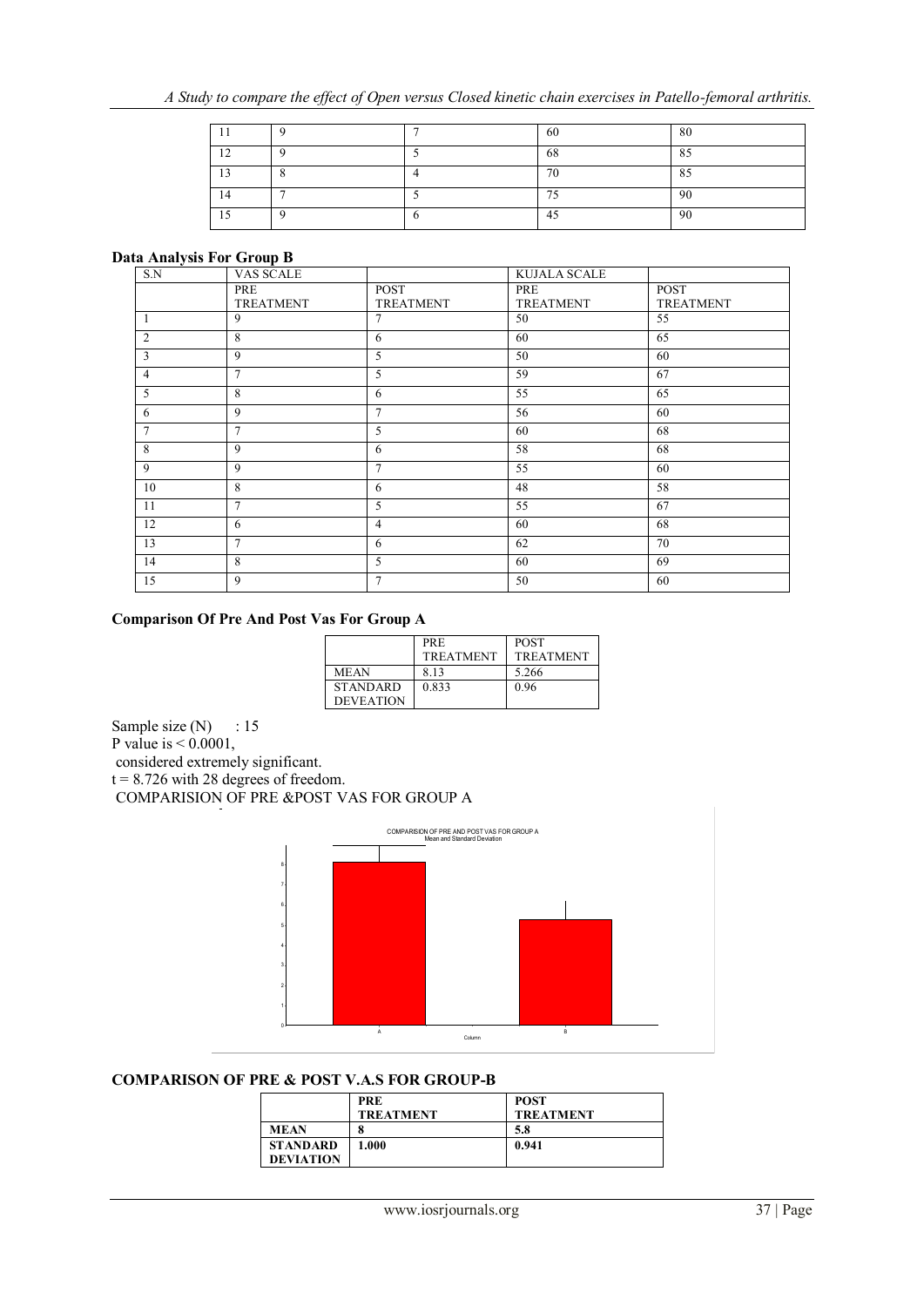Sample size (N) 15 Unpaired t test. P value is  $< 0.0001$ , considered extremely significant.  $t = 6.205$  with 28 degrees of freedom. COMPARISON OF PRE &POST VAS FOR GROUP B



# Comparision Of Post Vas For Group-A & Group-B

| <b>VAS</b>  | Group A | Group B |
|-------------|---------|---------|
|             |         |         |
| <b>MEAN</b> | 5.26    | 5.8     |
| SD          | 0.96    | 0.94    |

Sample size (N) 15 for each group. Unpaired t test, P value is 0.1359,

considered not significant.

 $t = 1.536$  with 28 degrees of freedom.



Comparision Of Pre & Post Kujala Scale For Group A

|             | PRE TREATMENT | <b>POST TREATMENT</b> |
|-------------|---------------|-----------------------|
| <b>MEAN</b> | 59.33         | 80.466                |
|             | 8 7 3 1       | 6 739                 |

Sample size (N) 15 Unpaired t test, P value is < 0.0001, considered extremely significant.  $t = 7.421$  with 28 degrees of freedom.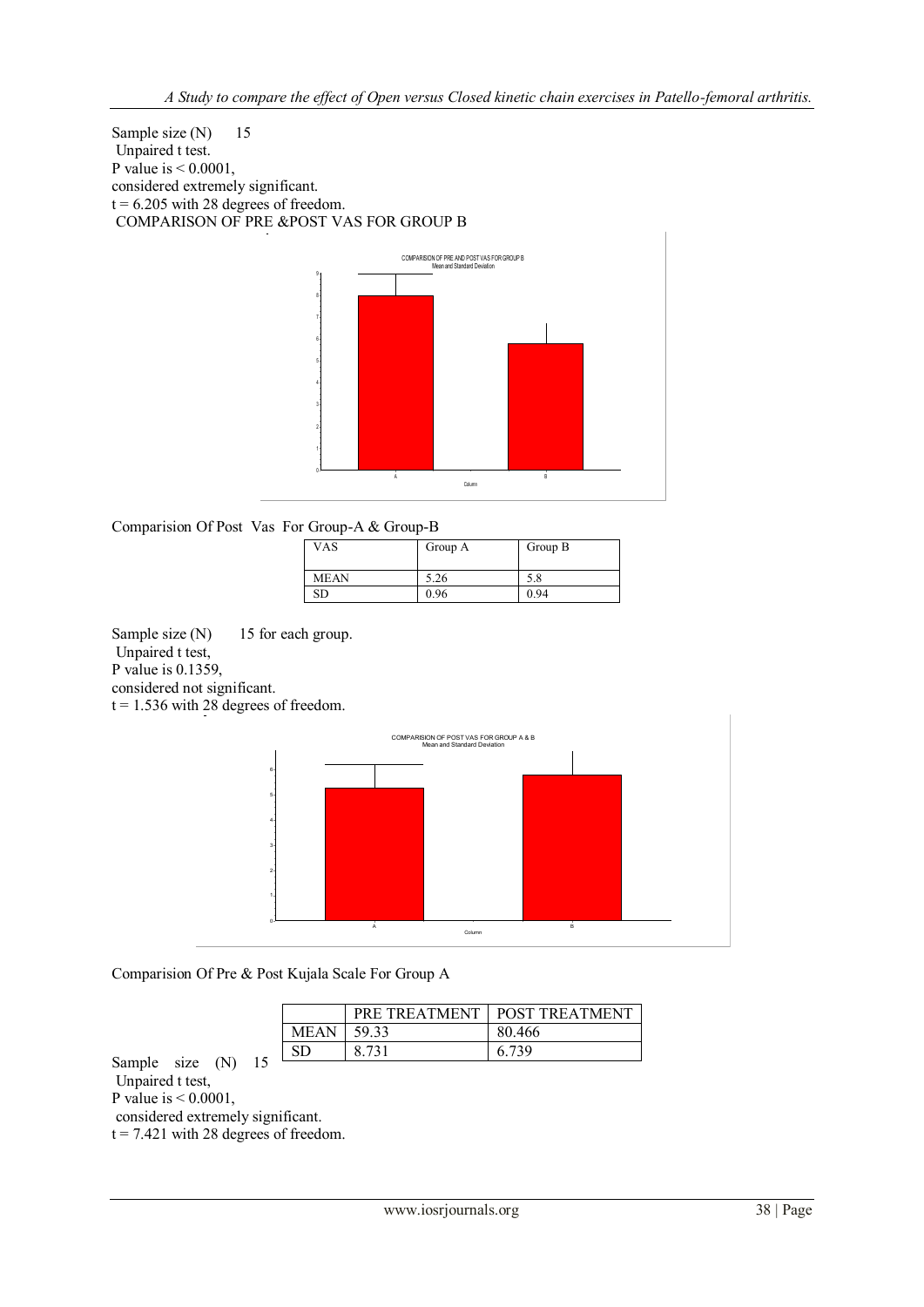

Comparision Of Pre & Post Kujala Scale For Group-B

|      | Pre treatment | Post treatment |
|------|---------------|----------------|
| Mean | 55.866        | 64             |
|      | . 533         |                |

Sample size (N) 15 Unpaired t test, P value is  $< 0.0001$ , considered extremely significant.



Comparision Of Post Kujala Scale For Group-A & Group -B

|      | Group A | Group B |
|------|---------|---------|
| Mean | 466     | 64      |
| SD   | 6.739   | 4.706   |

Sample size (N) 15 for each group. Unpaired t test.

P value is < 0.0001,

considered extremely significant.

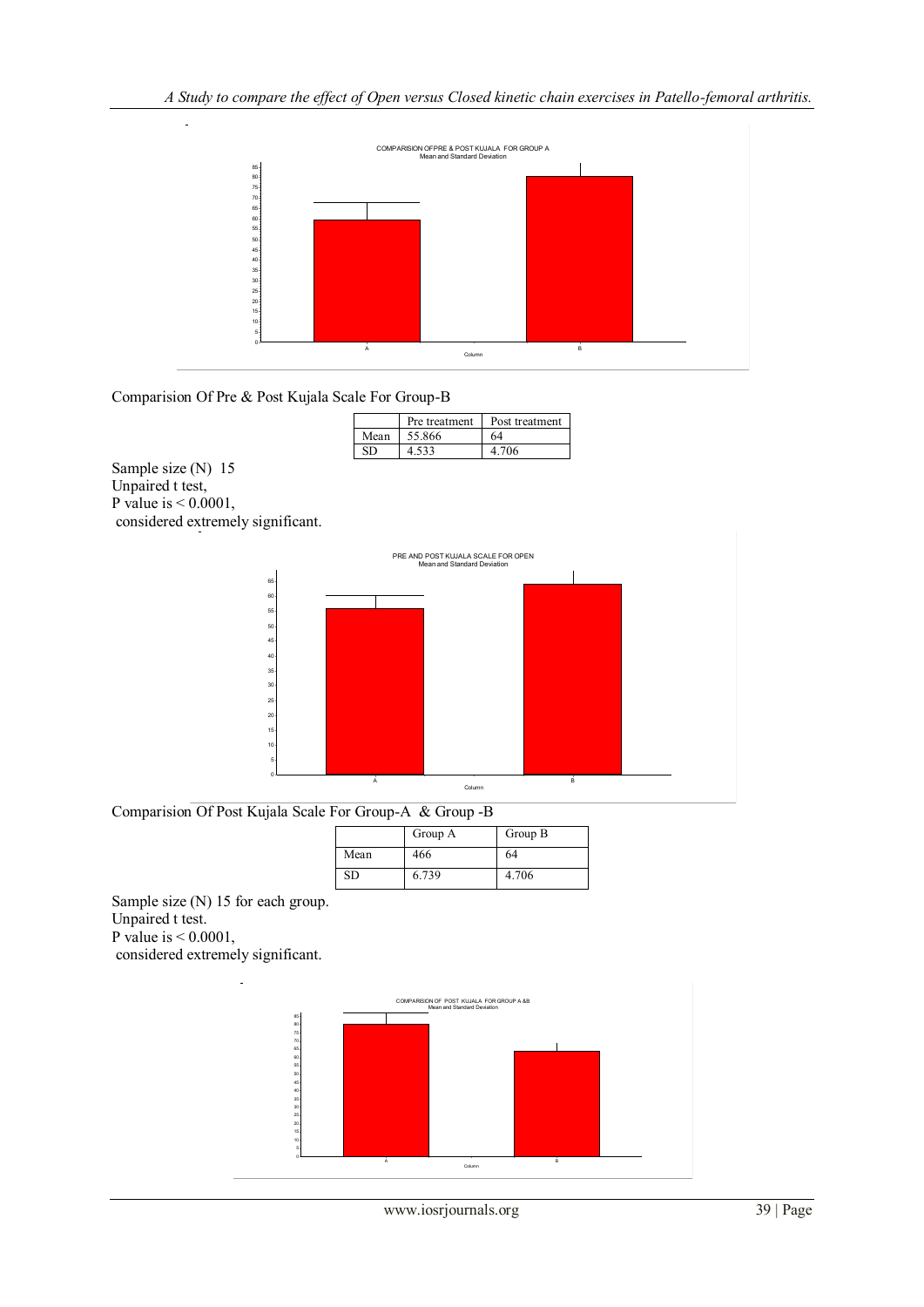## **V. Discussion**

 Open and closed kinetic exercises have been used by investigators as a rehabilitation protocol for patients with patello-femoral arthritis.

 The results of the present study revealed that both Group A and Group B demonstrated a significant increase in overall functionality, as measured by kujala scale and reduction in pain measured by visual analogue scale.

 The functional improvement of patients in both Group A and Group B is in agreement with previous findings reported in literature of good to excellent functional results and reduction in pain after closed /and open chain protocol. Although both Groups revealed a significant reduction in the reported pain during various activities, the issues of specificity of training and reports in the literature lead one to expect that the closed kinetic chain would demonstrate more functional benefits from the training program than with the open kinetic chain Group exercises.

 Also since the closed chain exercises contain more eccentric muscle work, and because it is known that eccentric exercise develops more tension in the muscle and thereby obtains a grater training effect, this may be the primary factor in improving function and reducing pain more significant than the open kinetic chain group.

 This study shows that both open and closed kinetic exercise programs lead to an improved subjective and clinical out come in patients with patello - femoral arthritis but the closed kinetic chain group suggest that this type of treatment is a little more effective than the open kinetic chain program in the treatment of these patients.

## **VI. Conclusion**

This study shows that there was significant improvement in functional ability and reduction of pain in both open and closed kinetic chain exercises program. However closed kinetic chain excercises(Group A) showed more significant improvement than open kinetic chain excercises(Group B) in reducing pain and improving function and hence more emphasis should be put on closed kinetic chain excercises (Group A) when treating patients with patellofemoral arthritis.

Limitations:

- $\checkmark$  Sample size is small.
- $\checkmark$  Study duration is short.<br>
No long term follow-un
- $\checkmark$  No long term follow-up.
- Sub optimal treatment periods.

#### Recommendations:

- $\checkmark$  Sample size should be large.
- $\checkmark$  Study duration should be more.<br> $\checkmark$  Treatment duration should be in
- Treatment duration should be increased.
- Long term out comes.

#### **Acknowledgement**

 I am very much thankful to My Subjects, my friends and well-wishers. I also thank IOSR journal publishing author's and editor's for giving me this opportunity and guiding me in publishing my article. Conflict of interest: Nil

Source of support: self

#### **Ethical clearance:**

While doing this project I have maintained the privacy of my subject's. I did not mention their names, initials, addresses and photographs or hospital numbers, and written descriptions because the information about the subject is not essential in my project.

## **References**

- [1] B.D.Chaurasia's Human Anatomy II volume &IV Edition
- [2] T.S.Ranganathan Human Anatomy IV edition
- [3] Gray's Human Anatomy IV edition
- [4] Tor tora principles of Anatomy &Physiology<br>
[5] Cynthia.C.Norkins Joint structure &function
- [5] Cynthia.C.Norkins Joint structure &function(pg no;353-356)<br>[6] CA.Oatis Text book of Patho-mechanics [6] CA.Oatis Text book of Patho- mechanics
- 
- [7] J.Maheswari Essential of Clinical Orthopaedics(pg no; 252)<br>[8] Samuel .L.Turek.Md Clinical Orthopaedics IV edition vol-1
- [8] Samuel .L.Turek.Md Clinical Orthopaedics IV edition vol- $I(pg no;401)$ <br>[9] Apley's system of orthopaedic & fractures VIII Edition(pg no;82) Apley's system of orthopaedic  $\&$  fractures VIII Edition(pg no;82)